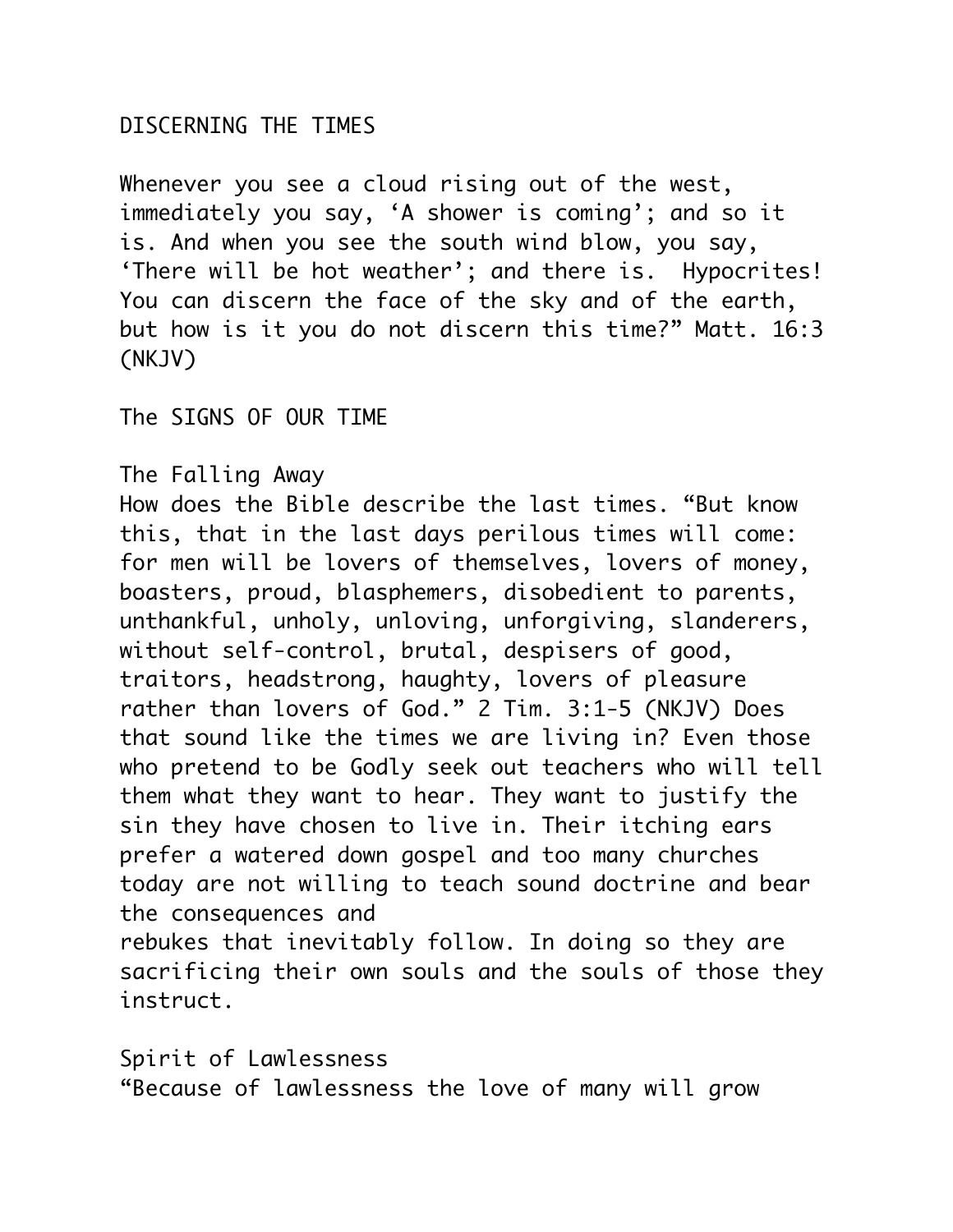cold." Matt. 24:12 (NKJV) It is a spirit that is prevalent in today's world, trying to wear down the saints. When the Bible speaks of nation against nation, it is simply saying people against people. And that definitely describes people today. It is the eternal war between good and evil — light and darkness. One seeks to build up while the other seeks to tear down tear down systems, buildings and lives. Many will not receive the love of truth that they might be saved. They are being deceived and will believe the ultimate lie because they will not receive the truth but have pleasure in unrighteousness. Their condemnation is sure in coming. Even now believers around the world are being delivered up for their faith in Christ. I have seen it reported that more people have died for their faith in recent years than in the previous 2000 years. Family and friends turn some in for persecution and even death. In America freedom is quickly vanishing; perhaps the last hope for the world. These actions are the spirit that will lead to the coming of the lawless one which is according to the working of Satan, with all power, signs, and lying wonders —- the Anti-Christ. Just remember, when they are saying peace and safety, then comes sudden destruction.

## Weather and Famines

"There will be great earthquakes in various places, and famines and pestilences." Luke 21:11 (NKJV) Yes, there have always been disturbing weather and famines. We are now being told of the ring of fire which circles land masses around the Pacific ocean. It is an area producing 75% of the world's volcanoes and activity is increasing. The Canary Islands, which will cause untold destruction if it splits, is even now experiencing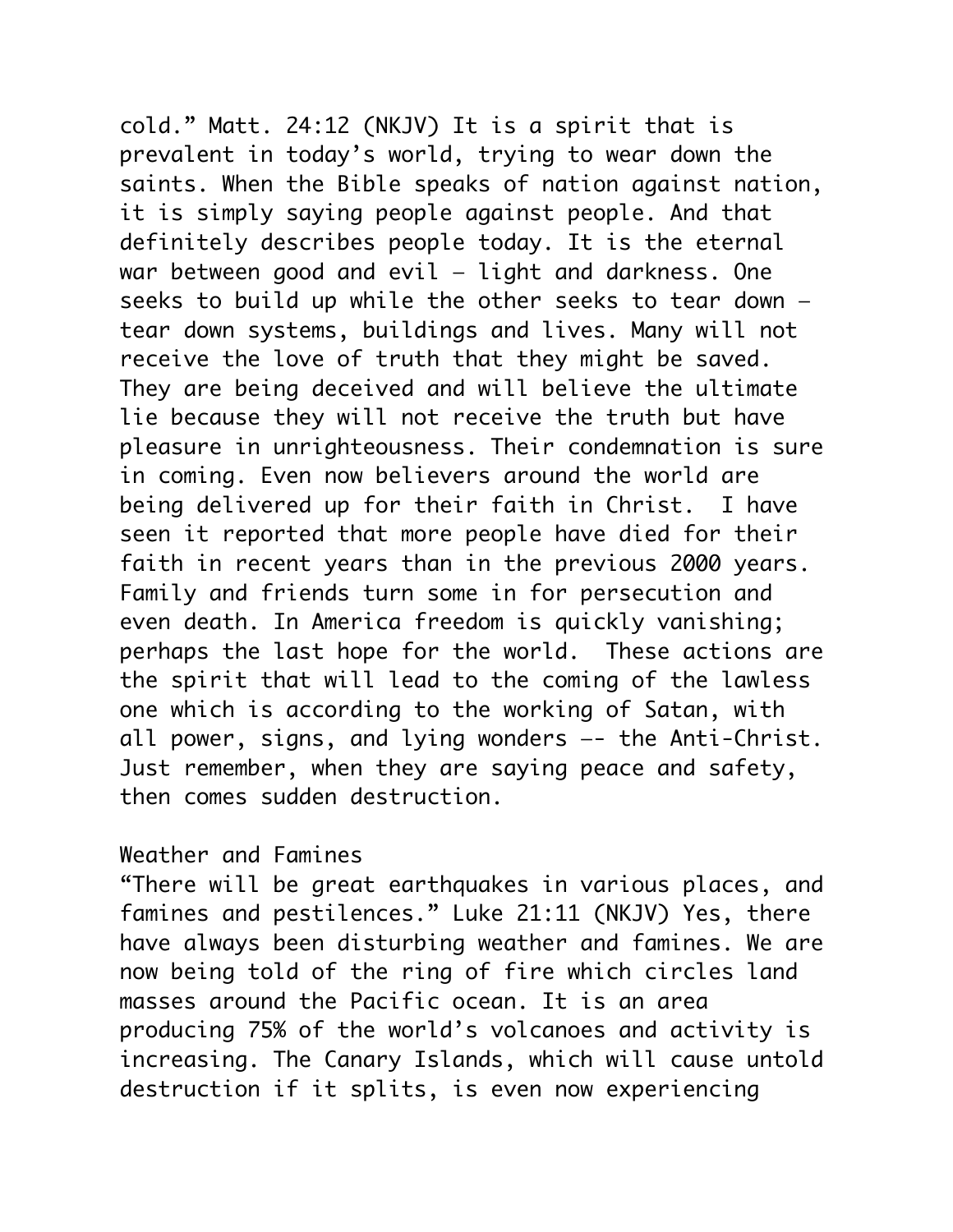earthquakes and volcanic eruptions. The frequency and intensity of all weather patterns are growing more turbulent. Earthquakes are being reported where they never were before. Whether you ascribe this to climate change or whatever, God is warning us. He is telling us something with the recent pandemics, locust swarms, storms, famines and waves roaring (tsunami). Famines are being caused by man's actions in addition to the weather. All this is a result of man's sin and a fallen world which chooses not to do things God's way. God's heart aches at what man is doing to himself as He patiently waits for the full measure of the willing to come in.

## Heavenly Signs

"There will be signs in the sun, in the moon, and in the stars; and on the earth distress of nations, with perplexity, the sea and the waves roaring; men's hearts failing them from fear and the expectation of those things which are coming on the earth, for the powers of the heavens will be shaken." Luke 21:25-26 (NKJV) In Genesis 1:14, when God created the lights in the heavens to divide day and night, He said they would also serve for seasons and signs. Jesus also said there would be signs in the sun, in the moon, and in the stars as a sign of His soon return. There have been many such events and we don't always interpret what they signify. However, there have been several blood moons and sun eclipses in recent years that fell on major feast days the Lord established. The significance of these should be recognized. Even now scientist are talking about the meteor Apophis which is heading our way in 2029. Could this be the wormwood predicted in Revelations? Would our leaders even tell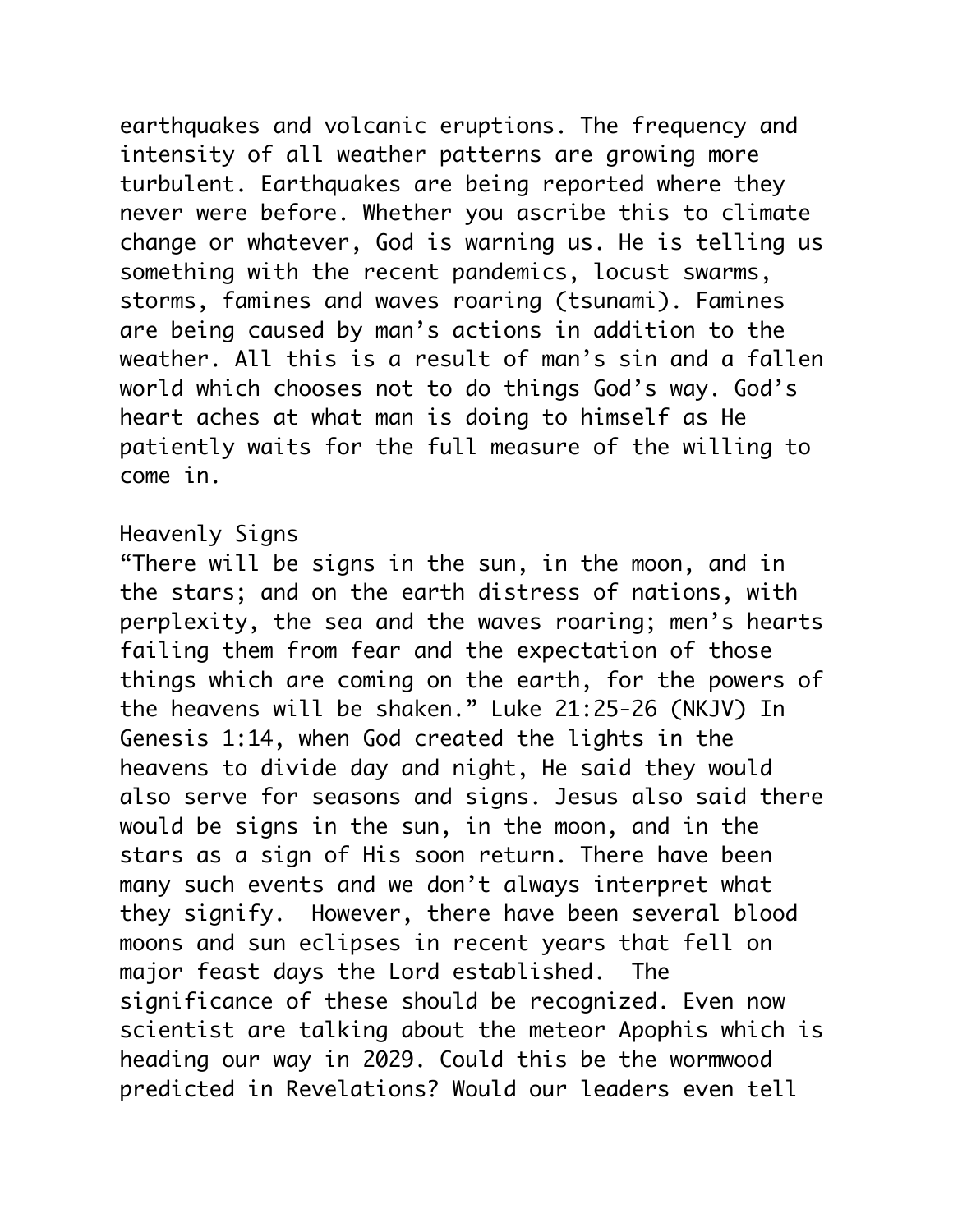us if they knew it was going to strike the earth? "Yet once more I shake not only the earth, but also heaven." Heb. 12:26 (NKJV) And yes, our Lord will be returning in the clouds, but it won't be in a UFO spaceship. Don't be deceived. These are not signs to be ignored as normal happenings.

#### Israel

"I will take you as My people, and I will be your God." Exodus 6:7 (NKJV) Like it or not, every since Abraham acted in faith and obedience, God has selected these people as His own. He has chosen to act through them, revealing all the good, bad and the ugly. They have served as our tutors to teach us all the ways of God. Now they serve as the greatest sign of all; that His return is imminent. After 2000 years of dispersion, the nation was birthed again in 1948. This is the prophesied nation born in a day — the dry bones that live. The Jews returned to a desolate land and God has caused it to bloom. Invasions, persecution and attempts at extinction were not enough to void God's Word about them. "You will arise and have mercy on Zion; For the time to favor her, Yes the set time has come . . . For the Lord shall build up Zion; He shall appear in His glory." Psa. 102:13,16 (NKJV) God's Word cannot fail. When we see this, His return is at the very doors.

#### Noah

"As it was in the days of Noah, so it will be also in the days of the Son of Man." Luke 17:26 (NKJV) Jesus said when He returned people would be acting as they did in the times of Noah. How exactly does God describe that time? "Then the Lord saw that the wickedness of man was great in the earth, and that every intent of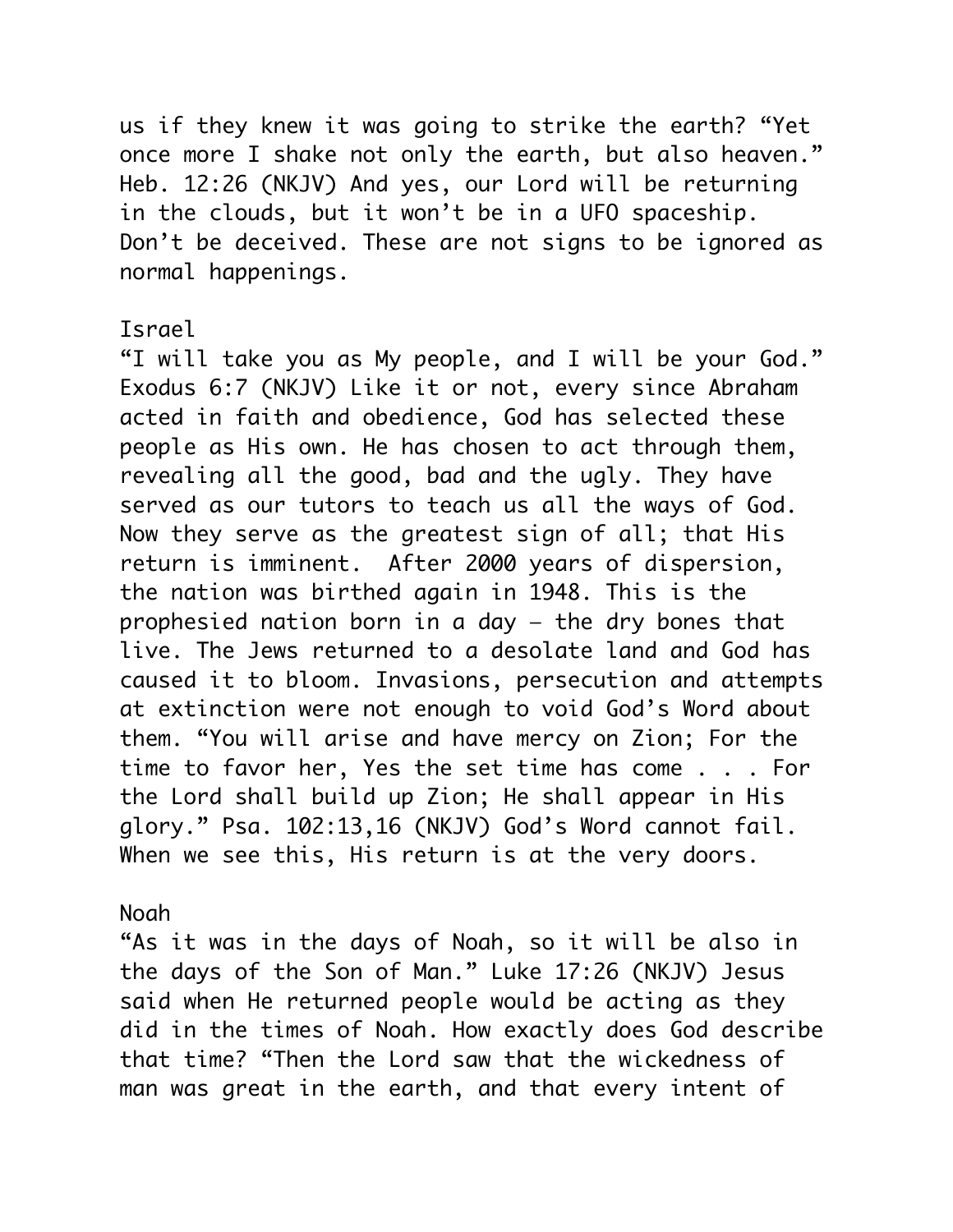the thoughts of his heart was only evil continually." Gen. 6:5 (NKJV) Now mankind is playing god by delving into artificial intelligence, genetic engineering and gender modification. Only God knows what mutations have resulted from their secret experiments. They are seeking to manipulate God's creation even as the fallen angels did when they mixed with humans. As knowledge has increased so has their sense of deification — I can and I will. Once before God thought it best to destroy all of mankind; before Noah also was corrupted and no pure seed remained for redemption to arrive. People are now acting in like manner and drawing many after them some willingly and some in ignorance. Our creator knows all things, even the thoughts and intents of a persons' heart. I believe when He knows that none are left who are willing to turn to Him, He will choose to cleanse the earth again. The coming of Jesus will bring that new cleansing of the world.

# Conclusion

I know God's is pained for those who choose darkness over light. He doesn't desire anyone to share in the torments reserved for rebellious angels. As light begets light, dark begets more darkness. Our heart also cries out for those perishing in their own evil desires which have overtaken them. Sin is horribly deceptive. It may at first appear pleasurable but your heart is gradually hardened to all that is right. Evil becomes good. They go from bad to worse, deceiving and being deceived. "There is a way that seems right to a man, but its end is the way of death." Prov. 14:12 (NKJV) When people will no longer let the Spirit of God touch their heart, their fate is sealed. Look up. But for us,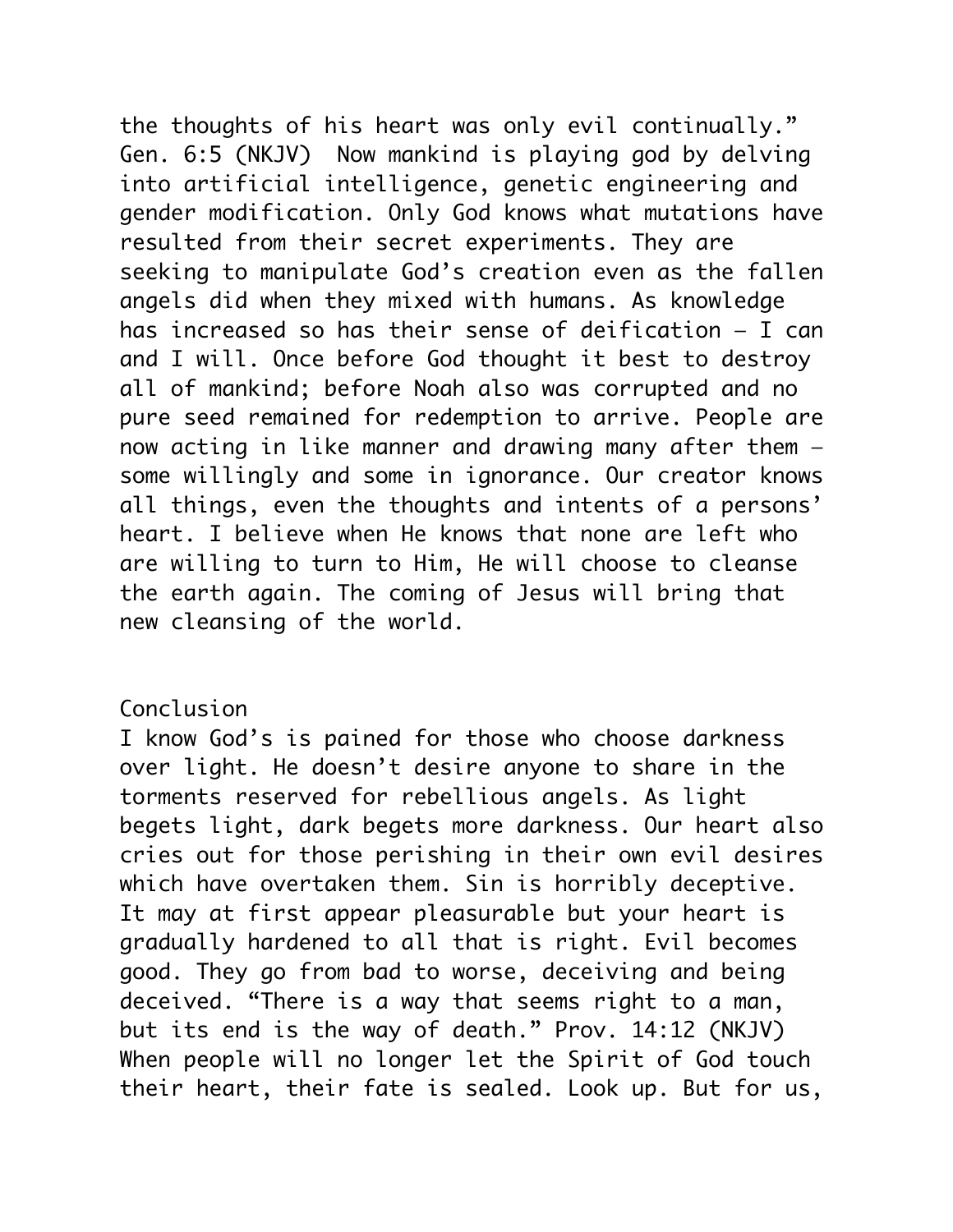your redemption comes!

Acts 17:26 says God has determined our pre-appointed times and the boundaries of our dwellings. That means that you were born here and now for such a time as this. "Now it is high time to awake out of sleep; for now our salvation is nearer than when we first believed." Rom. 13:11 (NKJV) If the Apostle Paul wrote this 2000 years ago, how much truer is it now? I use to hear a lot about how this and this had to happen before Jesus could return; not so much anymore. Now is the time if you're going to serve Him. I urge you all to contend for the faith. Do not become disheartened as you witness the world around you descending into darkness.

God has not given us a spirit of fear. Fear is for those who are perishing and have no hope. I remind you this world is not our home and we're just passing through as the old song says. Be expectant and rejoice as you know His coming nears. Cling to the promises of God. "If you have run with the footmen, and they have wearied you, then how can you contend with horses?" Jer. 12:5 (NKJV) Any affliction is just for a moment and is working for us a far more exceeding and eternal weight of glory. Great will be your reward in heaven. Just think, we shall see Him face to face and He will wipe all tears from your eyes. Hold loosely the things of this world. Even your most precious things. The hurt will be less. Fight the good fight and hold back the darkness by letting your light shine. It matters even in your little section of the world. Your witness could help turn one lost soul to Jesus; the angels will rejoice. Even now it costs some death to witness. That